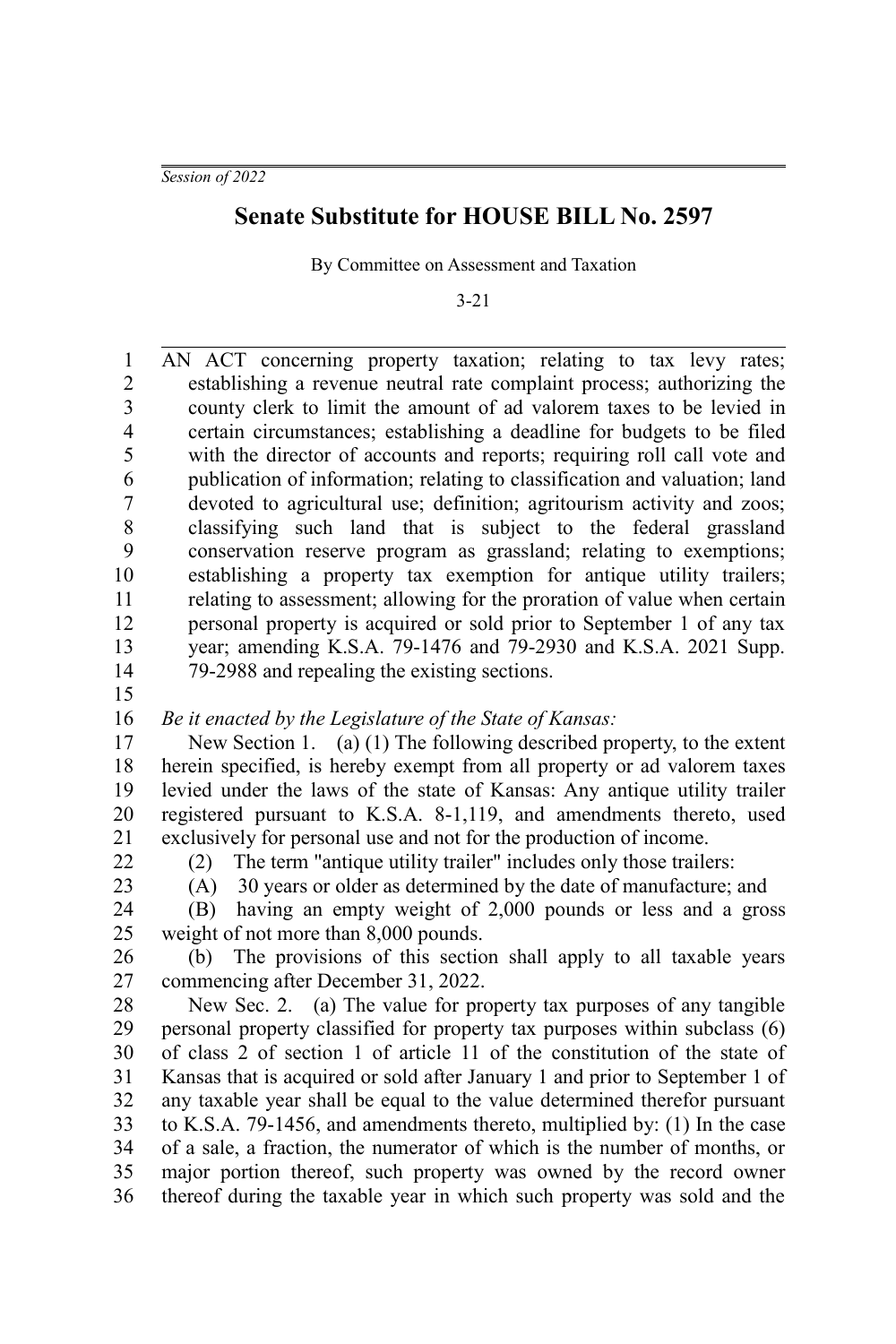denominator of which is 12; and (2) in the case of an acquisition, a fraction, the numerator of which is the number of months, or major portion thereof, remaining in the taxable year after the date of acquisition by the record owner thereof and the denominator of which is 12. 1 2 3 4

(b) Notice of the acquisition or sale of any such property shall be provided by the record owner thereof to the appropriate county appraiser on or before December 20 of the year of such acquisition or sale. Upon receipt of such notice, and after computation of the value of any such property in accordance with the provision of subsection (a), a notification or revised notification of value shall be mailed to the taxpayer. 5 6 7 8 9 10

(c) Except as provided in subsection (a), tangible personal property classified for property tax purposes within subclass (6) of class 2 of section 1 of article 11 of the constitution of the state of Kansas acquired on or after September 1 of a taxable year shall not be subject to assessment and taxation for such year. 11 12 13 14 15

(d) The provisions of this section shall apply to all taxable years commencing after December 31, 2022. 16 17

Sec. 3. K.S.A. 79-1476 is hereby amended to read as follows: 79- 1476. The director of property valuation is hereby directed and empowered to administer and supervise a statewide program of reappraisal of all real property located within the state. Except as otherwise authorized by K.S.A. 19-428, and amendments thereto, each county shall comprise a separate appraisal district under such program, and the county appraiser shall have the duty of reappraising all of the real property in the county pursuant to guidelines and timetables prescribed by the director of property valuation and of updating the same on an annual basis. In the case of multi-county appraisal districts, the district appraiser shall have the duty of reappraising all of the real property in each of the counties comprising the district pursuant to such guidelines and timetables and of updating the same on an annual basis. Commencing in 2000, every parcel of real property shall be actually viewed and inspected by the county or district appraiser once every six years. 18 19 20 21 22 23 24 25 26 27 28 29 30 31 32

Compilation of data for the initial preparation or updating of inventories for each parcel of real property and entry thereof into the state computer system as provided for in K.S.A. 79-1477, and amendments thereto, shall be completed not later than January 1, 1989. Whenever the director determines that reappraisal of all real property within a county is complete, notification thereof shall be given to the governor and to the state board of tax appeals. 33 34 35 36 37 38 39

Valuations shall be established for each parcel of real property at its fair market value in money in accordance with the provisions of K.S.A. 79- 503a, and amendments thereto. 40 41 42

In addition thereto*,* valuations shall be established for each parcel of 43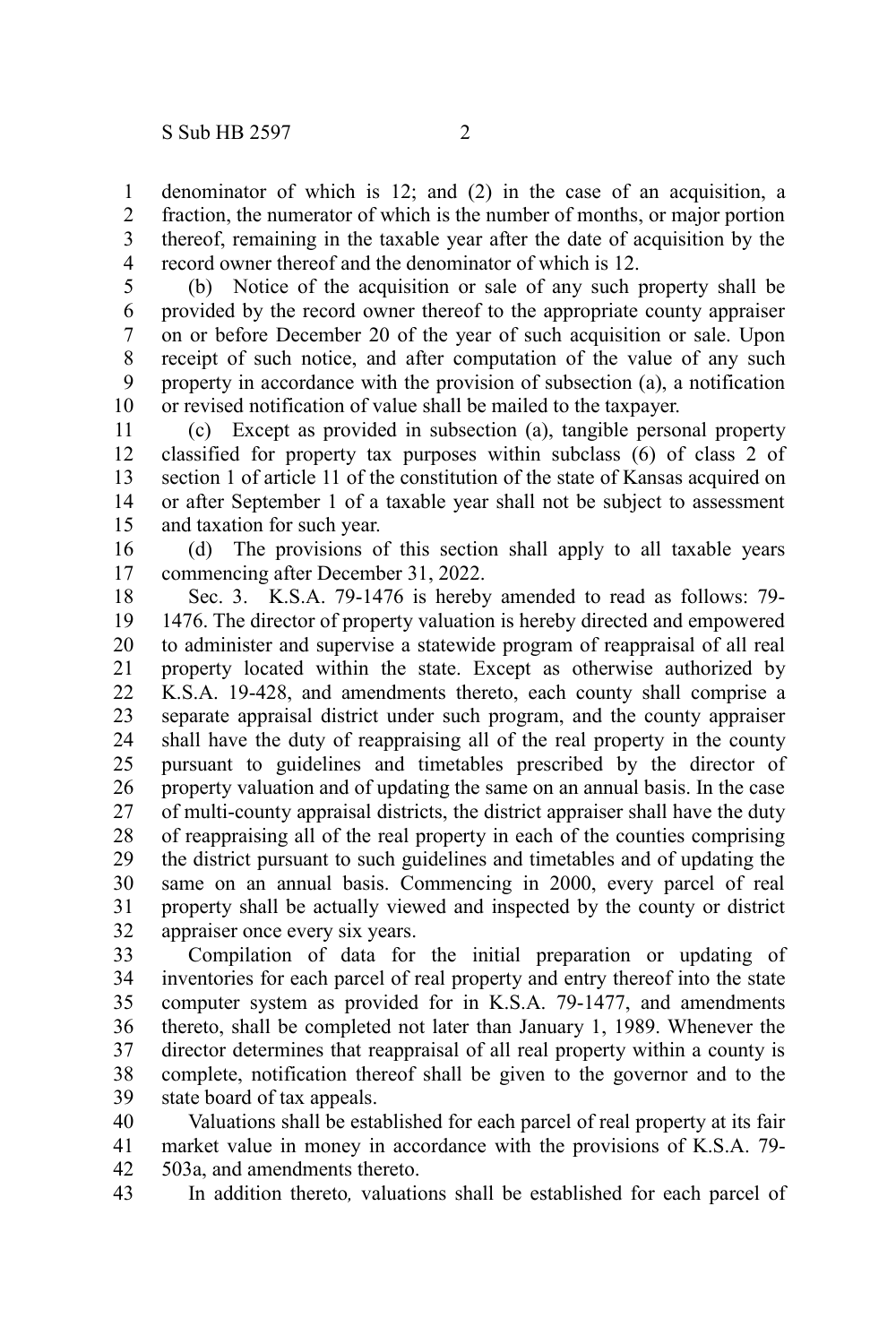land devoted to agricultural use upon the basis of the agricultural income or productivity attributable to the inherent capabilities of such land in its current usage under a degree of management reflecting median production levels in the manner hereinafter provided. A classification system for all land devoted to agricultural use shall be adopted by the director of property valuation using criteria established by the United States department of agriculture-soil natural resources conservation service. For all taxable years commencing after December 31, 1989, all land devoted to agricultural use which *that* is subject to the federal conservation reserve program shall be classified as cultivated dry land for the purpose of valuation for property tax purposes pursuant to this section*, except that for all taxable years commencing after December 31, 2022, all land devoted to agricultural use that is subject to the federal grassland conservation reserve program (CRP grasslands) shall be classified as grassland for the purpose of valuation for property tax purposes pursuant to this section*. For all taxable years commencing after December 31, 1999, all land devoted to agricultural use which *that* is subject to the federal wetlands reserve program shall be classified as native grassland for the purpose of valuation for property tax purposes pursuant to this section. Productivity of land devoted to agricultural use shall be determined for all land classes within each county or homogeneous region based on an average of the eight calendar years immediately preceding the calendar year which *that* immediately precedes the year of valuation, at a degree of management reflecting median production levels. The director of property valuation shall determine median production levels based on information available from state and federal crop and livestock reporting services, the soil*natural resources* conservation service, and any other sources of data that the director considers appropriate. 1 2 3 4 5 6 7 8 9 10 11 12 13 14 15 16 17 18 19 20 21 22 23 24 25 26 27 28

The share of net income from land in the various land classes within each county or homogeneous region-which *that* is normally received by the landlord shall be used as the basis for determining agricultural income for all land devoted to agricultural use except pasture or rangeland. The net income normally received by the landlord from such land shall be determined by deducting expenses normally incurred by the landlord from the share of the gross income normally received by the landlord. The net rental income normally received by the landlord from pasture or rangeland within each county or homogeneous region shall be used as the basis for determining agricultural income from such land. The net rental income from pasture and rangeland which *that* is normally received by the landlord shall be determined by deducting expenses normally incurred from the gross income normally received by the landlord. Commodity prices, crop yields and pasture and rangeland rental rates and expenses shall be based on an average of the eight calendar years immediately 29 30 31 32 33 34 35 36 37 38 39 40 41 42 43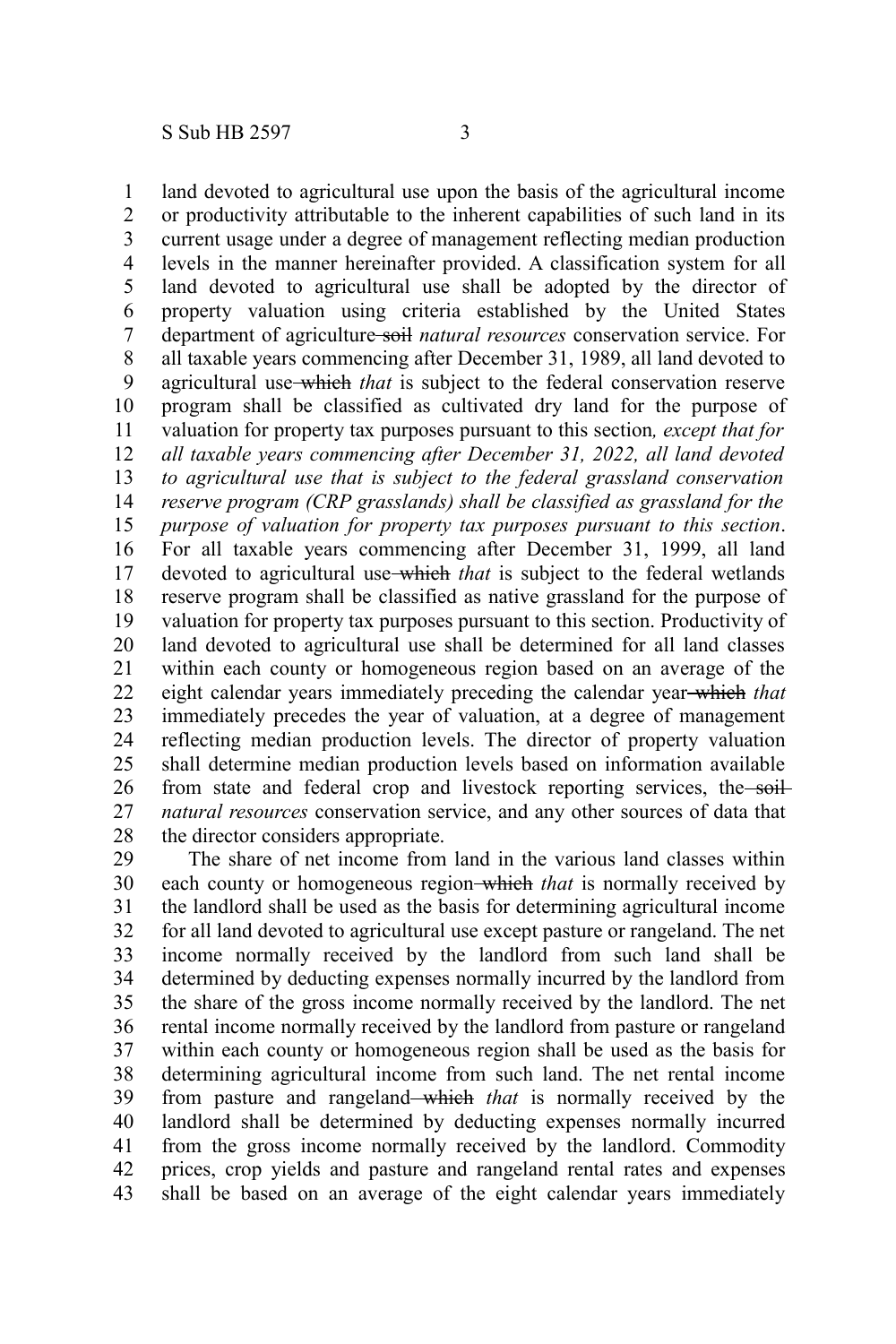preceding the calendar year which *that* immediately precedes the year of valuation. Net income for every land class within each county or homogeneous region shall be capitalized at a rate determined to be the sum of the contract rate of interest on new federal land bank loans in Kansas on July 1 of each year averaged over a five-year period which *that* includes the five years immediately preceding the calendar year which immediately precedes the year of valuation, plus a percentage not less than 0.75% nor more than 2.75%, as determined by the director of property valuation, except that the capitalization rate calculated for property tax year 2003, and all such years thereafter, shall not be less than 11% nor more than 12%. 1 2 3 4 5 6 7 8 9 10 11

Based on the foregoing procedures*,* the director of property valuation shall make an annual determination of the value of land within each of the various classes of land devoted to agricultural use within each county or homogeneous region and furnish the same to the several county appraisers who shall classify such land according to its current usage and apply the value applicable to such class of land according to the valuation schedules prepared and adopted by the director of property valuation under the provisions of this section. 12 13 14 15 16 17 18 19

It is the intent of the legislature that appraisal judgment and appraisal standards be followed and incorporated throughout the process of data collection and analysis and establishment of values pursuant to this section. 20 21 22 23

For the purpose of the foregoing provisions of this section*,* the phrase "land devoted to agricultural use" shall mean and include land, regardless of whether it is located in the unincorporated area of the county or within the corporate limits of a city, which *that* is devoted to the production of plants, animals or horticultural products, including, but not limited to: Forages; grains and feed crops; dairy animals and dairy products; poultry and poultry products; beef cattle, sheep, swine and horses; bees and apiary products; trees and forest products; fruits, nuts and berries; vegetables; *and* nursery, floral, ornamental and greenhouse products. *"*Land devoted to agricultural use*"* shall include land established as a controlled shooting area pursuant to K.S.A. 32-943, and amendments thereto, which shall be deemed to be land devoted to agricultural use. *"Land devoted to agricultural use" shall include land that is utilized by zoos that hold a valid class C exhibitor license issued by the United States department of agriculture. "Land devoted to agricultural use" shall include land otherwise devoted to the production of plants, animals or horticultural products that is incidentally used for agritourism activity. For purposes of this section, "agritourism activity" means any activity that allows members of the general public, for recreational, entertainment or educational purposes, to view or enjoy rural activities, including, but not* 24 25 26 27 28 29 30 31 32 33 34 35 36 37 38 39 40 41 42 43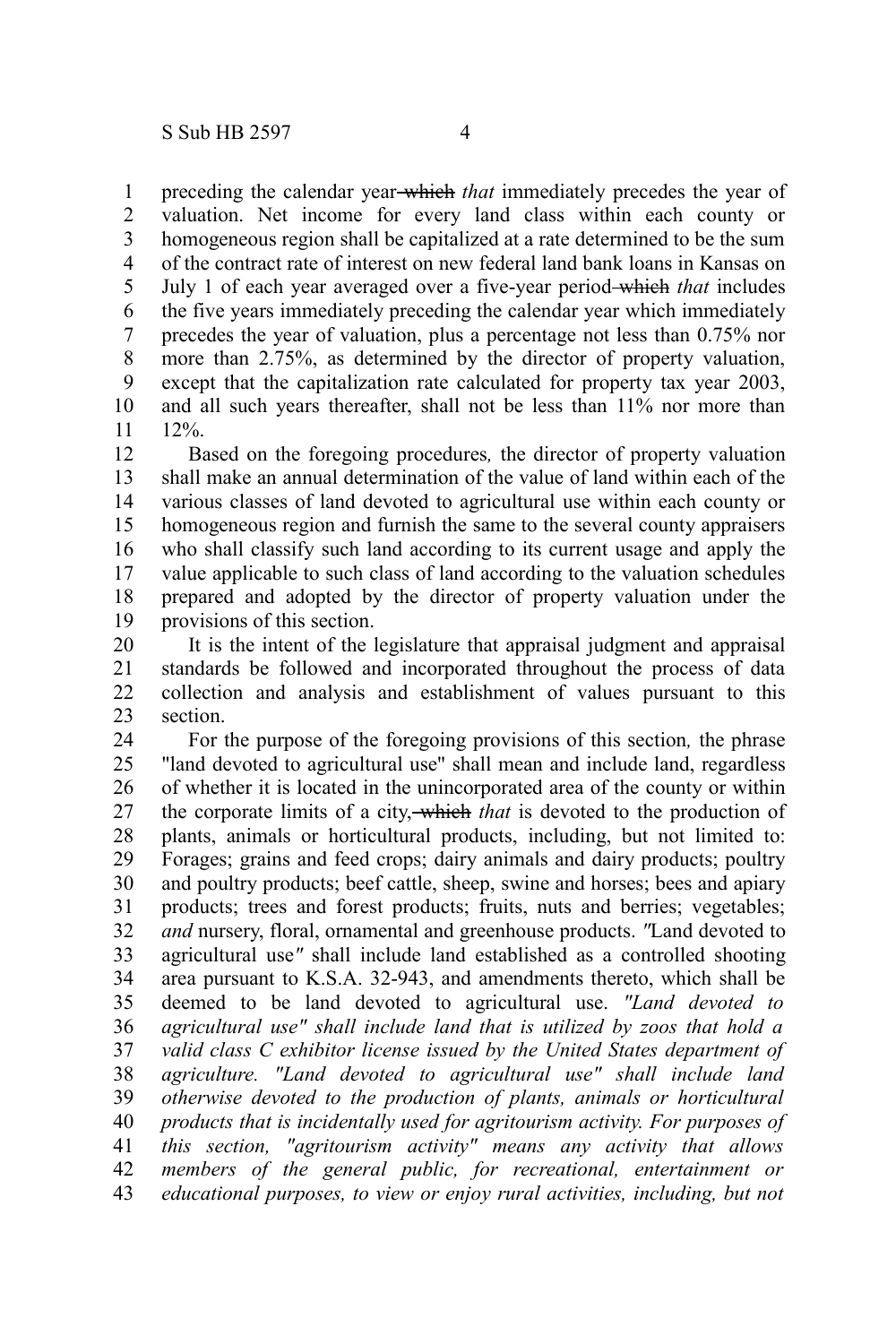*limited to, farming activities, ranching activities or historic, cultural or* 1

*natural attractions. An activity may be an "agritourism activity" whether or not the participant pays to participate in the activity. An activity is not an "agritourism activity" if the participant is paid to participate in the activity.* If a parcel has land devoted to agricultural purposes and land used for suburban residential acreages, rural home sites or farm home sites, the county appraiser shall determine the amount of the parcel used for agricultural purposes and value and assess it accordingly as land devoted to agricultural purposes. The county appraiser shall then determine the amount of the remaining land used for such other purposes and value and assess that land according to its use. 2 3 4 5 6 7 8 9 10 11

The term "expenses" shall mean those expenses typically incurred in producing the plants, animals and horticultural products described above*,* including management fees, production costs, maintenance and depreciation of fences, irrigation wells, irrigation laterals and real estate taxes, but the term shall not include those expenses incurred in providing temporary or permanent buildings used in the production of such plants, animals and horticultural products. 12 13 14 15 16 17 18

The provisions of this act shall not be construed to conflict with any other provisions of law relating to the appraisal of tangible property for taxation purposes including the equalization processes of the county and state board of tax appeals. 19 20 21 22

Sec. 4. K.S.A. 79-2930 is hereby amended to read as follows: 79- 2930. (a) Two copies of the budget certificate giving the amount of ad valorem tax to be levied and the total amount of the adopted budget of expenditures by fund, along with itemized budget forms for each and every fund and proof of publication of the notice of budget hearing containing the budget summary shall be presented to the county clerk within the time prescribed by K.S.A. 79-1801, and amendments thereto. Beginning in 2009, All such budget information shall be filed electronically with the county clerk. Where action has been taken under any statute to increase the amount of tax to be levied authorized by law, a statement showing the increased amount or tax levy rate voted, or a copy of the charter resolution or ordinance making the change, shall be attached to the budget each year the change is in effect. 23 24 25 26 27 28 29 30 31 32 33 34 35

(b) The county clerk shall make any reductions to the ad valorem tax to be levied, compute the tax levy rates based on the final equalized assessed valuation, and enter such on the budget certificate before attesting the budget, except that with regard to levies made under K.S.A. 75-2551, and amendments thereto, such levies shall be based upon the certified preliminary abstract of property values submitted to the director of property valuation pursuant to K.S.A. 79-1604, and amendments thereto. *Beginning in 2022, on or before December 31 each year,* a copy of all 36 37 38 39 40 41 42 43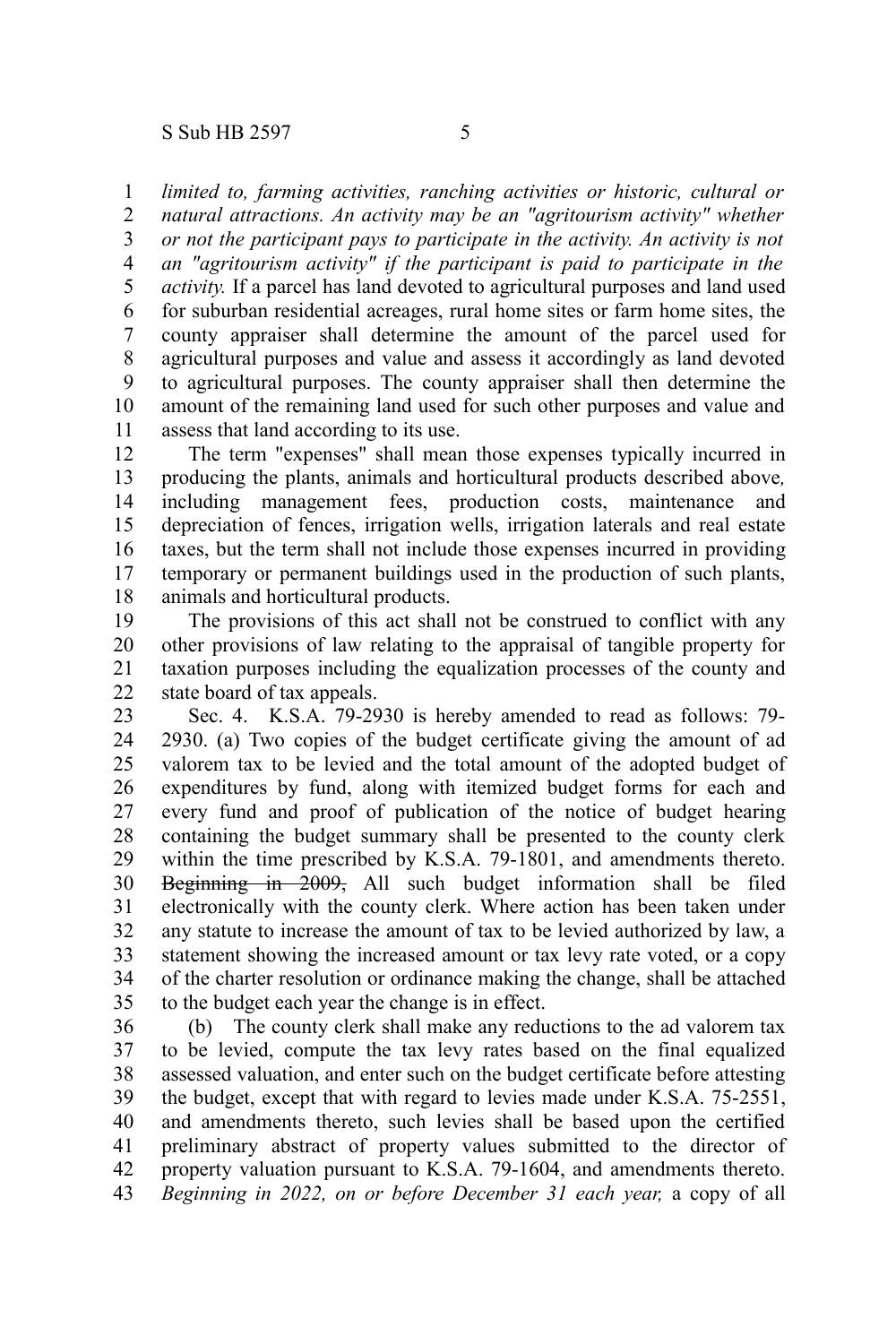budgets for taxing subdivisions of the county, properly attested, shall be 1

filed with the director of accounts and reports, along with a copy of the tax levy rate summary required of the county treasurer by K.S.A. 79-2002, and amendments thereto. Beginning in 2009, All such budget information shall be filed electronically with the director of accounts and reports. 2 3 4 5

(c) Each fund of the adopted budget certified to the county clerk in no event shall exceed the amount of ad valorem tax to be levied and the proposed expenditures of such fund in the proposed budget as originally published. The governing body of each taxing subdivision shall not certify an amount of ad valorem taxes to be levied that is in excess of any tax levy rate or amount limitations or any aggregate tax levy limitations. The governing bodies, in fixing the amount may take into consideration and make allowance for the taxes which may not be paid, such allowance, however, shall not exceed by more than 5% the percentage of delinquency for the preceding tax year. 6 7 8 9 10 11 12 13 14 15

Sec. 5. K.S.A. 2021 Supp. 79-2988 is hereby amended to read as follows: 79-2988. (a) On or before June 15 each year, the county clerk shall calculate the revenue neutral rate for each taxing subdivision and include such revenue neutral rate on the notice of the estimated assessed valuation provided to each taxing subdivision for budget purposes. The director of accounts and reports shall modify the prescribed budget information form to show the revenue neutral rate. 16 17 18 19 20 21 22

(b) No tax rate in excess of the revenue neutral rate shall be levied by the governing body of any taxing subdivision unless a resolution or ordinance has been approved by the governing body according to the following procedure: 23 24 25 26

(1) At least 10 days in advance of the public hearing, the governing body shall publish notice of its proposed intent to exceed the revenue neutral rate by publishing notice: (A) On the website of the governing body, if the governing body maintains a website; and 27 28 29 30

(B) in a weekly or daily newspaper of the county having a general circulation therein. The notice shall include, but not be limited to, its proposed tax rate, its revenue neutral rate and the date, time and location of the public hearing. 31 32 33 34

(2) On or before July 20, the governing body shall notify the county clerk of its proposed intent to exceed the revenue neutral rate and provide the date, time and location of the public hearing and its proposed tax rate. For all tax years commencing after December 31, 2021, the county clerk shall notify each taxpayer with property in the taxing subdivision, by mail directed to the taxpayer's last known address, of the proposed intent to exceed the revenue neutral rate at least 10 days in advance of the public hearing. Alternatively, the county clerk may transmit the notice to the taxpayer by electronic means at least 10 days in advance of the public 35 36 37 38 39 40 41 42 43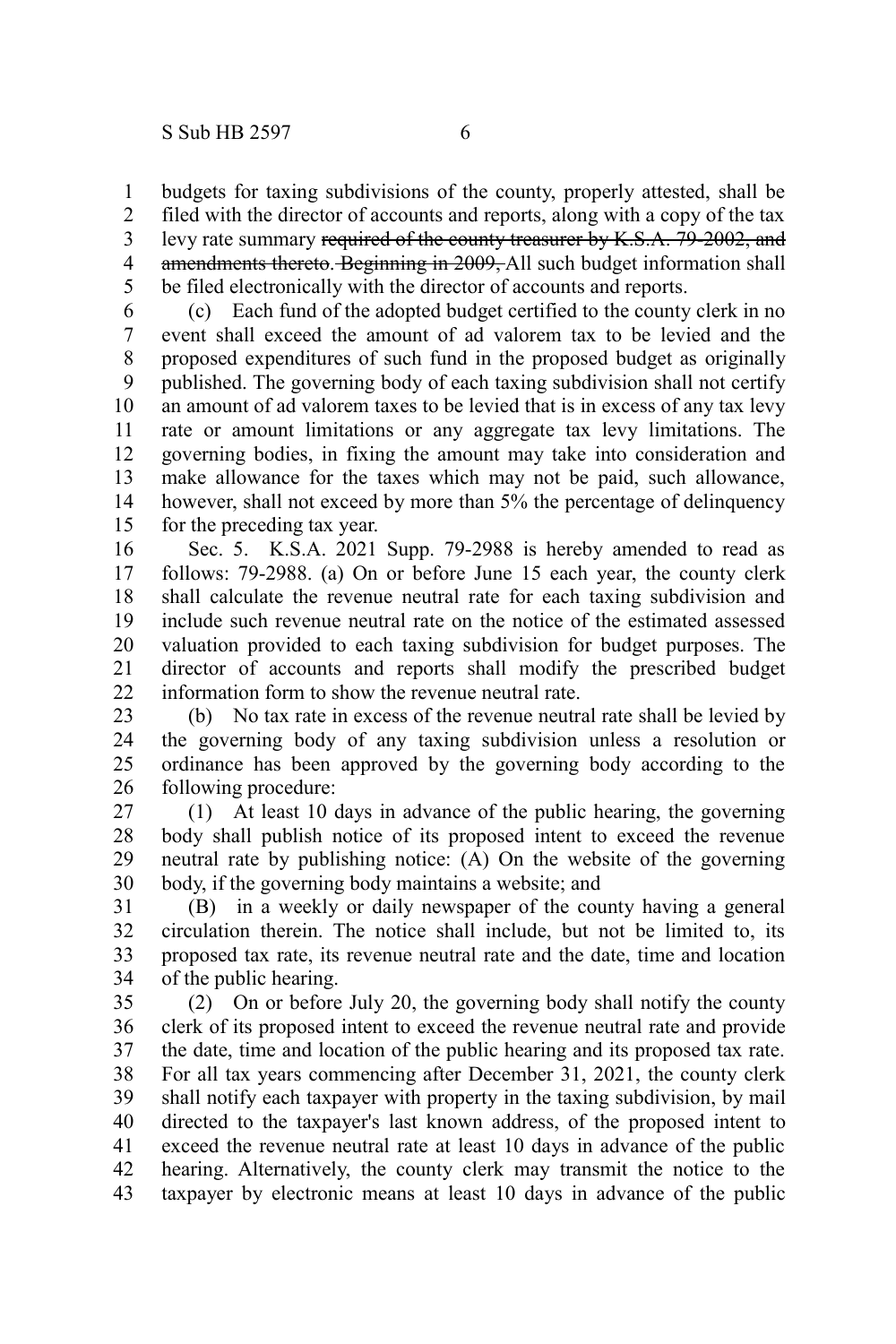hearing, if such taxpayer and county clerk have consented in writing to service by electronic means. The county clerk shall consolidate the required information for all taxing subdivisions relevant to the taxpayer's property on one notice. The notice shall be in a format prescribed by the director of accounts and reports. The notice shall include, but not be limited to: 1 2 3 4 5 6

(A) The revenue neutral rate of each taxing subdivision relevant to the taxpayer's property; 7 8

(B) the proposed property tax revenue needed to fund the proposed budget of the taxing subdivision, if the taxing subdivision notified the county clerk of its proposed intent to exceed its revenue neutral rate; 9 10 11

(C) the proposed tax rate based upon the proposed budget and the current year's total assessed valuation of the taxing subdivision, if the taxing subdivision notified the county clerk of its proposed intent to exceed its revenue neutral rate; 12 13 14 15

(D) *the percentage by which the proposed tax rate exceeds the revenue neutral rate;* 16 17

*(E)* the tax rate and property tax of each taxing subdivision on the taxpayer's property from the previous year's tax statement; 18 19

 $(E)/F$  the appraised value and assessed value of the taxpayer's property for the current year; 20 21

(F)*(G)* the estimates of the tax for the current tax year on the taxpayer's property based on the revenue neutral rate of each taxing subdivision and any proposed tax rates that exceed the revenue neutral rates; 22 23 24 25

(G)*(H)* the difference between the estimates of tax based on the proposed tax rate and the revenue neutral rate on the taxpayer's property described in subparagraph  $(E)$  *(G)* for any taxing subdivision that has a proposed tax rate that exceeds its revenue neutral rate; and 26 27 28 29

 $(H)(I)$  the date, time and location of the public hearing of the taxing subdivision, if the taxing subdivision notified the county clerk of its proposed intent to exceed its revenue neutral rate. 30 31 32

Although the state of Kansas is not a taxing subdivision for purposes of this section, the notice shall include a statement of the statutory mill levies imposed by the state and the estimate of the tax for the current year on the taxpayer's property based on such levies. 33 34 35 36

(3) The public hearing to consider exceeding the revenue neutral rate shall be held not sooner than August 20 and not later than September 20. The governing body shall provide interested taxpayers desiring to be heard an opportunity to present oral testimony within reasonable time limits and without unreasonable restriction on the number of individuals allowed to make public comment. The public hearing may be conducted in conjunction with the proposed budget hearing pursuant to K.S.A. 79-2929, 37 38 39 40 41 42 43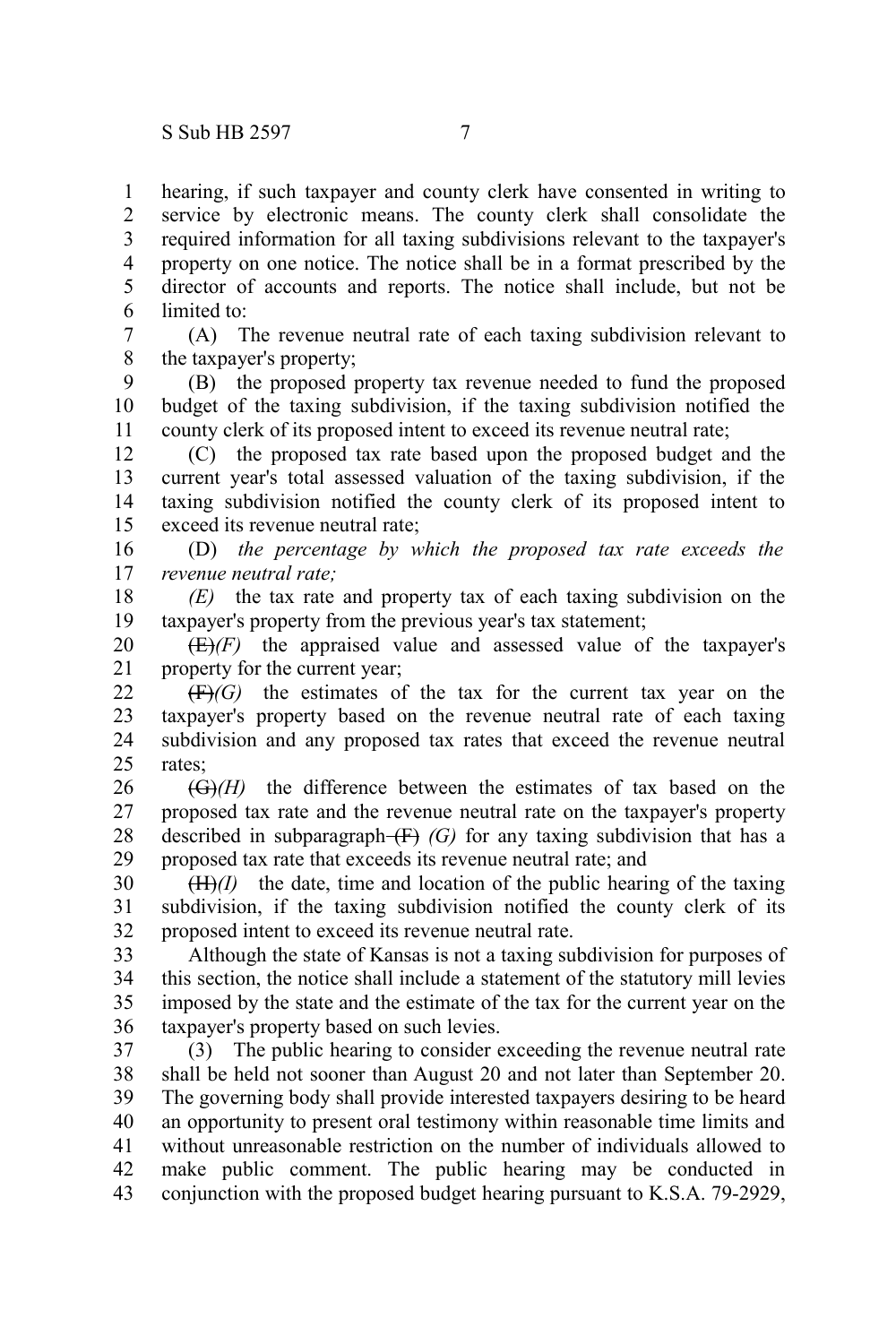and amendments thereto, if the governing body otherwise complies with all requirements of this section. Nothing in this section shall be construed to prohibit additional public hearings that provide additional opportunities to present testimony or public comment prior to the public hearing required by this section. 1 2 3 4 5

(4) A majority vote of the governing body, by the adoption of a resolution or ordinance to approve exceeding the revenue neutral rate, shall be required prior to adoption of a proposed budget that will result in a tax rate in excess of the revenue neutral rate. Such vote of the governing body shall be conducted at the public hearing after the governing body has heard from interested taxpayers *and shall be a roll call vote*. If the governing body approves exceeding the revenue neutral rate, the governing body shall not adopt a budget that results in a tax rate in excess of its proposed tax rate as stated in the notice provided pursuant to this section. *A copy of the resolution or ordinance to approve exceeding the revenue neutral rate and a certified copy of any roll call vote reporting, at a minimum, the name and vote of each member of the governing body related to exceeding the revenue neutral rate, whether approved or not, shall be included with the adopted budget, budget certificate and other budget forms filed with the county clerk and the director of accounts and reports and shall be published on the website of the department of administration.* 6 7 8 9 10 11 12 13 14 15 16 17 18 19 20 21 22

(c) *(1)* Any governing body subject to the provisions of this section that does not comply with subsection (b) shall refund to taxpayers any property taxes over-collected based on the amount of the levy that was in excess of the revenue neutral rate. 23 24 25 26

*(2) Any taxpayer of the taxing subdivision that is the subject of the complaint or such taxpayer's duly authorized representative may file a complaint with the state board of tax appeals by filing a written complaint, on a form prescribed by the board, that contains the facts that the complaining party believes show that a governing body of a taxing subdivision did not comply with the provisions of subsection (b) and that a reduction or refund of taxes is appropriate. The complaining party shall provide a copy of such complaint to the governing body of the taxing subdivision making the levy that is the subject of the complaint. Notwithstanding K.S.A. 74-2438a, and amendments thereto, no filing fee shall be charged by the executive director of the state board of tax appeals for a complaint filed pursuant to this paragraph. The governing body of the taxing subdivision making the levy that is the subject of the complaint shall be a party to the proceeding. Notice of any summary proceeding or hearing shall be served upon such governing body, the county clerk, the director of accounts and reports and the complaining party. It shall be the duty of the governing body to initiate the production of evidence to* 27 28 29 30 31 32 33 34 35 36 37 38 39 40 41 42 43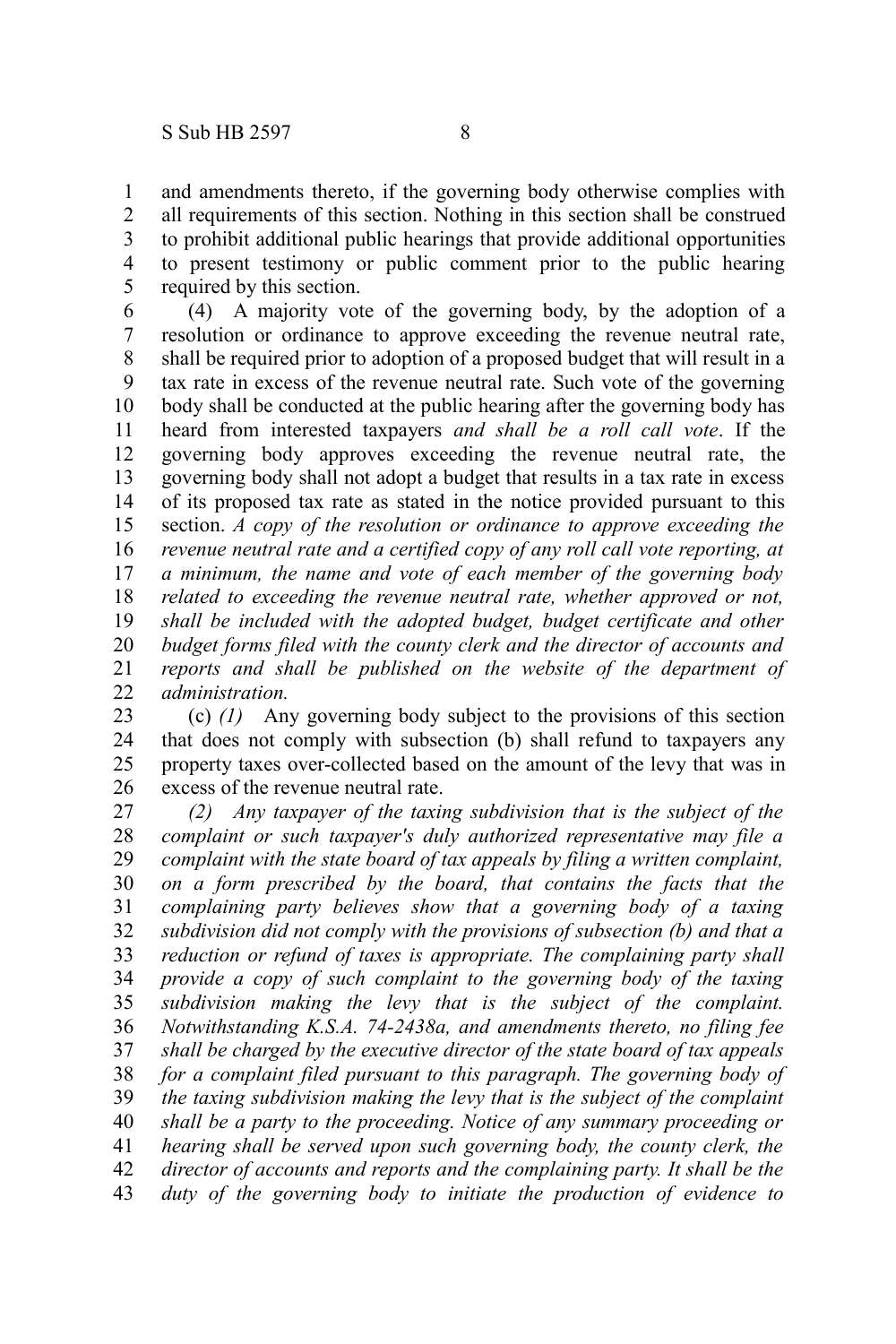*demonstrate, by a preponderance of the evidence, the validity of such levy.* 1

*If upon a summary proceeding or hearing, it shall be made to appear to the satisfaction of the board that the governing body of the taxing subdivision did not comply with subsection (b), the state board of tax appeals shall order such governing body to refund to taxpayers the amount of property taxes over collected or reduce the taxes levied, if uncollected.* The provisions of this subsection*paragraph* shall not be construed as prohibiting any other remedies available under the law. 2 3 4 5 6 7 8

(d) *(1)* Notwithstanding any other provision of law to the contrary, if the governing body of a taxing subdivision must conduct a public hearing to approve exceeding the revenue neutral rate under this section, the governing body of the taxing subdivision shall certify, on or before October 1, to the proper county clerk the amount of ad valorem tax to be levied. 9 10 11 12 13 14

*(2) If a governing body of a taxing subdivision did not comply with the provisions of subsection (b) and certifies to the county clerk an amount of ad valorem tax to be levied that would result in a tax rate in excess of its revenue neutral rate, the county clerk shall reduce the ad valorem tax to be levied to the amount resulting from such taxing subdivision's revenue neutral rate.* 15 16 17 18 19 20

21

(e) As used in this section:

(1) "Taxing subdivision" means any political subdivision of the state that levies an ad valorem tax on property. 22 23

(2) "Revenue neutral rate" means the tax rate for the current tax year that would generate the same property tax revenue as levied the previous tax year using the current tax year's total assessed valuation. To calculate the revenue neutral rate, the county clerk shall divide the property tax revenue for such taxing subdivision levied for the previous tax year by the total of all taxable assessed valuation in such taxing subdivision for the current tax year, and then multiply the quotient by 1,000 to express the rate in mills. The revenue neutral rate shall be expressed to the third decimal place. 24 25 26 27 28 29 30 31 32

(f) In the event that a county clerk incurred costs of printing and postage that were not reimbursed pursuant to K.S.A. 2021 Supp. 79-2989, and amendments thereto, such county clerk may seek reimbursement from all taxing subdivisions required to send the notice. Such costs shall be shared proportionately by all taxing subdivisions that were included on the same notice based on the total property tax levied by each taxing subdivision. Payment of such costs shall be due to the county clerk by December 31. 33 34 35 36 37 38 39 40

(g) The provisions of this section shall take effect and be in forcefrom and after January 1, 2021 *The department of administration or the director of accounts and reports shall make copies of adopted budgets,* 41 42 43